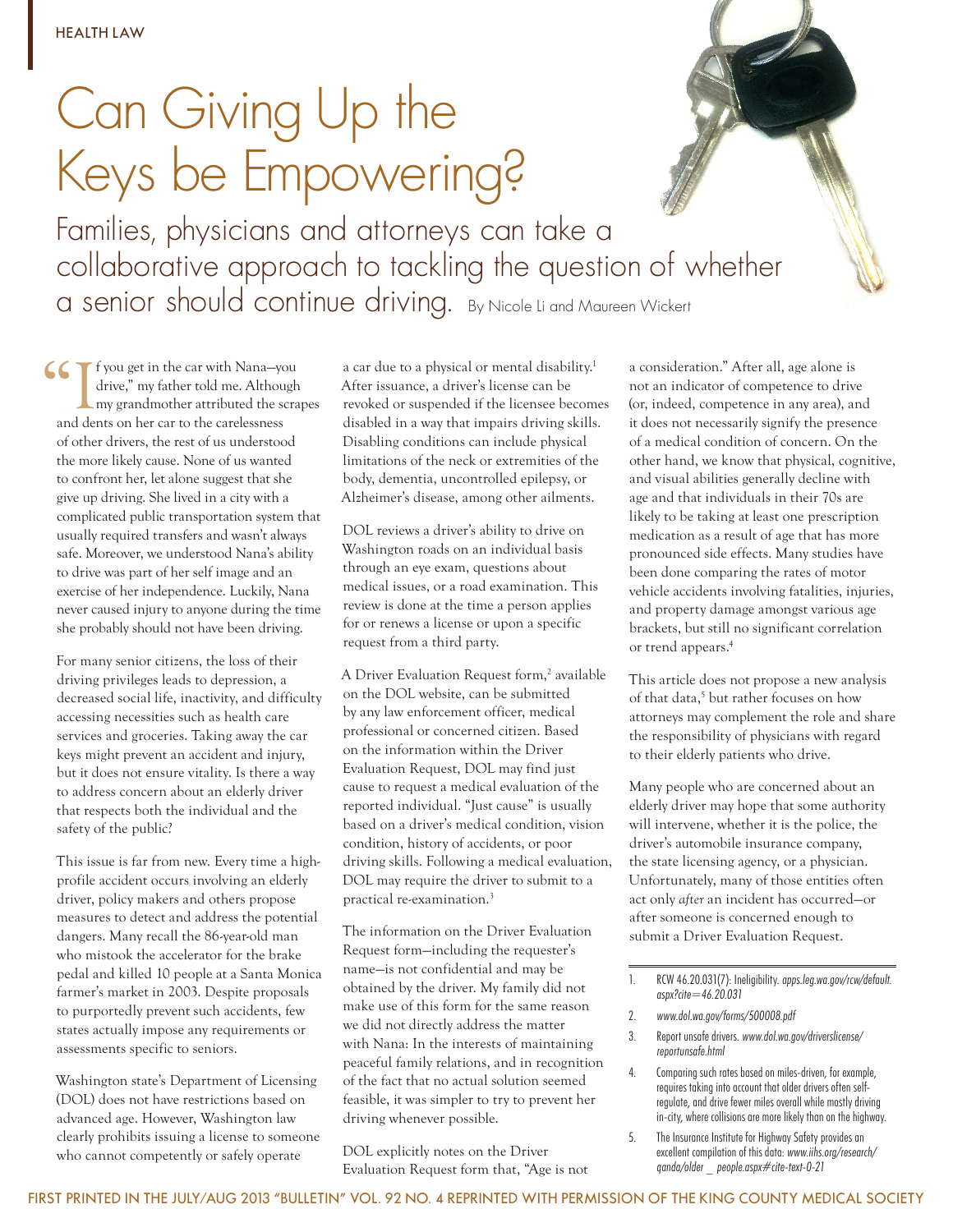It is common for a senior's poor driving skills to be an open secret among those closest to him or her. Seniors often increase their car insurance limits because they know their driving skills have declined, and they are at a higher risk of being involved in a traffic accident. An increased car insurance limit may provide some financial protection, but it won't protect against the physical injuries a senior is at risk of sustaining or imposing on others. If a senior mentions increasing car insurance limits, it may be time for the family to have a serious talk about giving up the car keys.

Such proactive talks should be collaborative, including individuals the driver already knows and trusts. A senior approximately 75 years or older often has a great degree of trust in authorities such as his or her own physician or attorney.

Family members or friends sometimes bring their worries to the driver's health care providers. Physicians may feel a conflict here: Maintaining the trust of the patient as well as their duty of confidentiality can inhibit their intervention. Time constraints and a focus on the medical issues at hand pose practical difficulties. Physicians, however, are well-poised to broach the subject, perhaps in the context of a discussion about potential side effects of prescription medications or an acknowledgement of the subtle but progressive health effects of aging.

Still, in Washington, physicians are not required to report their concerns to DOL. At the same time, attempts have been made to hold physicians liable for injuries to third parties, on the grounds that the physician failed to advise a driver about the side effects of medications or the possible effects of medical conditions or devices.<sup>6</sup>

Here—as in many situations—proper, comprehensive documentation can be a defense to such claims. Physicians should document their efforts to address the potential hazards, including conversations with the patient and his or her family members. The American Medical Association provides a helpful resource, the

- 6. Kaiser v Suburban Transportation System, 65 Wash 2d 461, 398 P.2d 14 (Wash 1965).
- 7. www.nhtsa.gov/people/injury/olddrive/olderdriversbook/ pages/contents.html
- 8. RPC Rule 1.14, Client with Diminished Capacity. www.courts. wa.gov/court rules/?fa=court rules.display&group=

*Physician's Guide to Assessing and Counseling Older Drivers,*<sup>7</sup> which includes additional guidance regarding documentation in the patient's medical records.

Most elderly drivers are aware of the hazards of driving and conscientiously impose limits on themselves, such as minimizing when, where, and how much they drive. Self-regulation is, at essence, self-determination, the exercise of which is empowering. Drivers who have voluntarily limited the risks associated with driving likely have taken other responsible actions, such as consulting with elder law attorneys about retirement or estate planning. Framed in the context of preserving their estate plans, seniors may regard surrendering the keys as taking increased control over their lives by protecting those plans. Elder law attorneys are well placed to discuss the serious—even catastrophic—consequences of an unfortunate accident. For physicians, in some situations, it may be appropriate to inquire whether the patient has discussed the topic of driving with his or her attorney.

At times, a family member may directly request that an elder law attorney talk to a senior about giving up the car keys. As with any other professional who has a relationship with a senior, an attorney must consider several perspectives.

Family members often worry when they see their senior relatives exhibit the effects of advanced age, incompetency, or mental or physical impairments. Under the Rules of Professional Conduct,<sup>8</sup> attorneys are required to maintain as reasonably as possible a normal client-lawyer relationship, even if a client's capacity is somewhat diminished, and to respect a client's capacity for self-direction.

From the senior's perspective, a senior may feel targeted, labeled as old or senile, or discriminated against. Further, a senior may view giving up driving as the beginning of the last chapter of living, and may worry that the next change will be a compulsory move out of their home and into an assisted living facility. Emotional attachment to the car and a love of driving are also possible factors. Whatever the reasons, a senior's refusal to give up the car keys is more than likely rooted in the denial of their own decline in health.

An elder law attorney can provide many sound legal reasons why a senior should no \_ rules/?fa=court \_ rules.display&group= continues

longer drive, such as tort liability, insurance issues, liability involving community property assets, or the personal safety of the driver and others. Presented this way, the message may be received more easily.

All of this also depends upon how well a senior views or comprehends his or her own personal risk analysis. Washington law imposes a legal duty upon a driver to other persons to drive in a safe manner. Unfortunately, this duty to others can conflict with seniors' desire to drive, perhaps leading them to rationalize that they won't go far.

Elder law attorneys are trained to provide sound advice based on legal reasoning for senior clients. Attorneys are counselors at law, not counselors in social work. However, this sensitive discussion with a senior can be framed in a context wholly independent of age. A lot of seniors are capable drivers. Many factors that might necessitate a senior giving up the car keys can affect drivers of any age: mental health issues, side effects from medications, after effects of medical treatments, physical disability, visual impairment, or even simple poor driving skills, for example. From this angle, the argument becomes less about the driver being old and more about individual circumstances. For many seniors, an important consideration is their retirement and/or estate plan.

Attorneys routinely advise clients on how to avoid liability and preserve assets as part of their future planning. In some cases, seniors will pay attorneys significant money to protect their estates so that they have something left over for their children. It would be tragic for a senior to lose his or her entire estate to tort litigation following an accident, particularly if time and effort had been expended to carefully construct an estate plan.

A senior can be overwhelmed when concerns about driving are compounded by issues of long-term care costs, Medicare, Social Security, staying in the home, or medical needs. In fact, a senior might be relieved to relinquish one source of stress (driving) given the other competing and complex life issues. Still, the decision to give up the car keys remains the senior's personal choice unless such choice is taken away by the state. Losing a license involuntarily—in addition to the